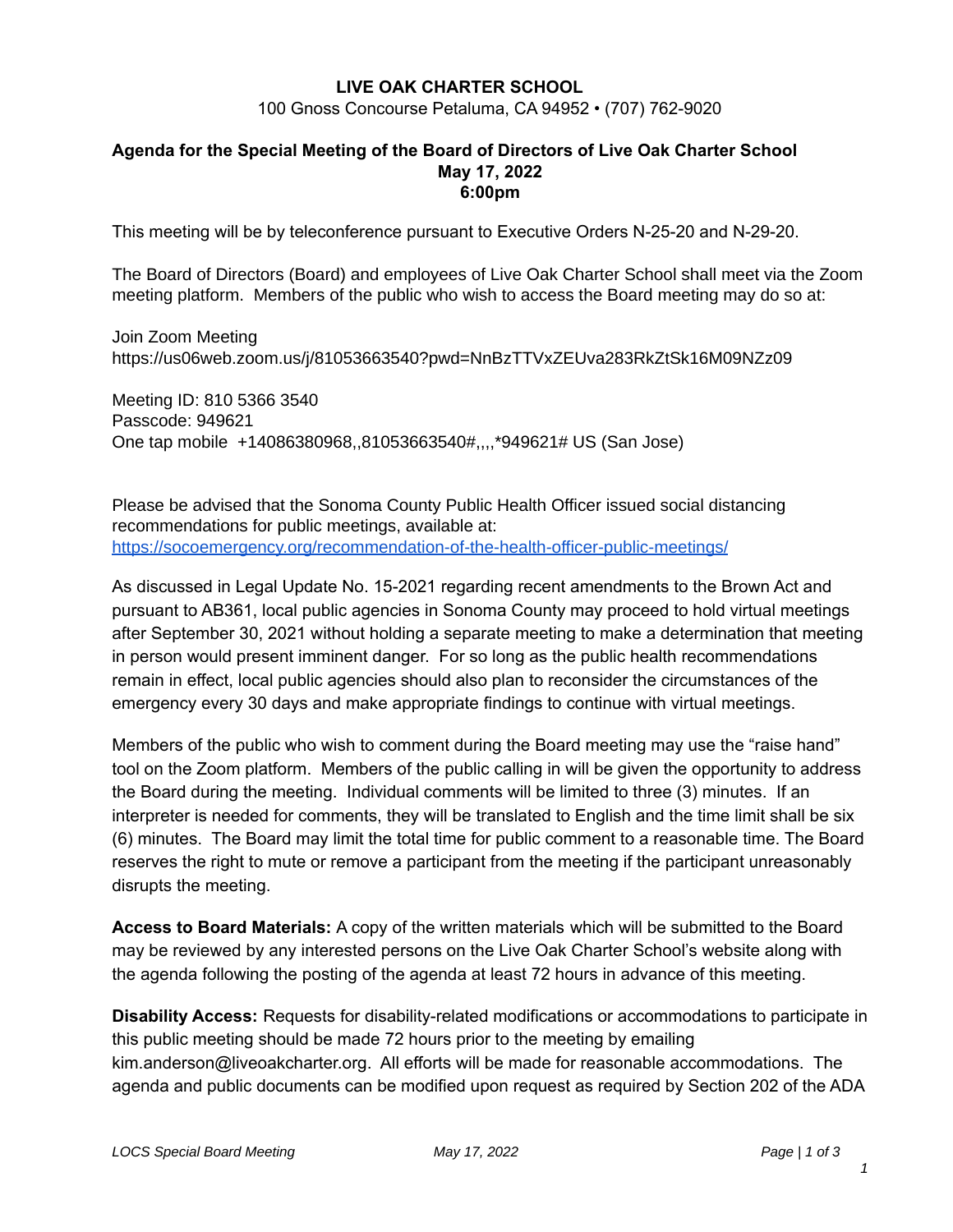### **LIVE OAK CHARTER SCHOOL**

100 Gnoss Concourse Petaluma, CA 94952 • (707) 762-9020

### **Agenda for the Special Meeting of the Board of Directors of Live Oak Charter School May 17, 2022 6:00pm**

#### **Mission & Program**

To ensure the humanity and potential of its students through an education resonant with their unfolding awareness and capacities, and supportive of the full and integrated development of body, heart, and mind. LOCS provides a K-8 program inspired by Waldorf education to children and families of Petaluma and surrounding communities. Waldorf inspired education is a developmental approach to learning that cultivates the innate capacities of each child through age appropriate curriculum. Live Oak educates the whole child – head, heart, and hands, through an education that integrates each child's creative, intellectual, emotional, physical and social domains. Live Oak offers an interdisciplinary liberal arts program where art, music, and movement are integrated with core academic instruction. Exploration of the natural world, human culture, language and mathematics enlivens curiosity which is the foundation of intellectual growth, conceptual flexibility, empathy and sense of connectedness.

#### **Live Oak Charter Board Norms**

- *● Be brief and respect others.*
- *● Be prepared for board meetings by asking questions ahead of time and follow the "No Surprise Rule."*
- *● Avoid hidden agendas and springing any surprises on other members.*
- Focus on an agenda item until it is resolved or until a specified time has been reached to *resume the resolution process.*
- *● Give your full listening attention.*
- *● Be open to challenge your own beliefs and ideas; Stay open to new ways of doing things.*
- *● Success depends on participation – share ideas, ask questions, draw others out.*
- *● Refrain from deriding other individuals' ideas. Strive to value all opinions.*
- *● Work in the interest of all students.*
- *● Own your mistakes.*
- *● Celebrate success – take time to recognize small steps or progress toward goals.*
- *● Don't interrupt.*
- *● Express gratitude and appreciation.*

### **CALL TO ORDER 6:00pm**

Identify time-keeper for meeting

### **APPROVE THE AGENDA**

#### **A. Public Comment on non-agenda items** *(15 min)*

This portion of the meeting is set aside for members of the public to make comments or raise issues that are not specifically on the agenda. The board cannot, by law, respond or take action on any issue not specifically on the agenda. Public Comment presentations are limited to three minutes per presentation and the total time allotted to non-agenda items will not exceed fifteen minutes.

### **B. Reports**

This portion of the meeting is set aside for delivery of information to the board/public. Board members may ask clarifying questions, but items are intended to be primarily informational.

1. Treasurer Report (Robert Bunce) *(5 min)*